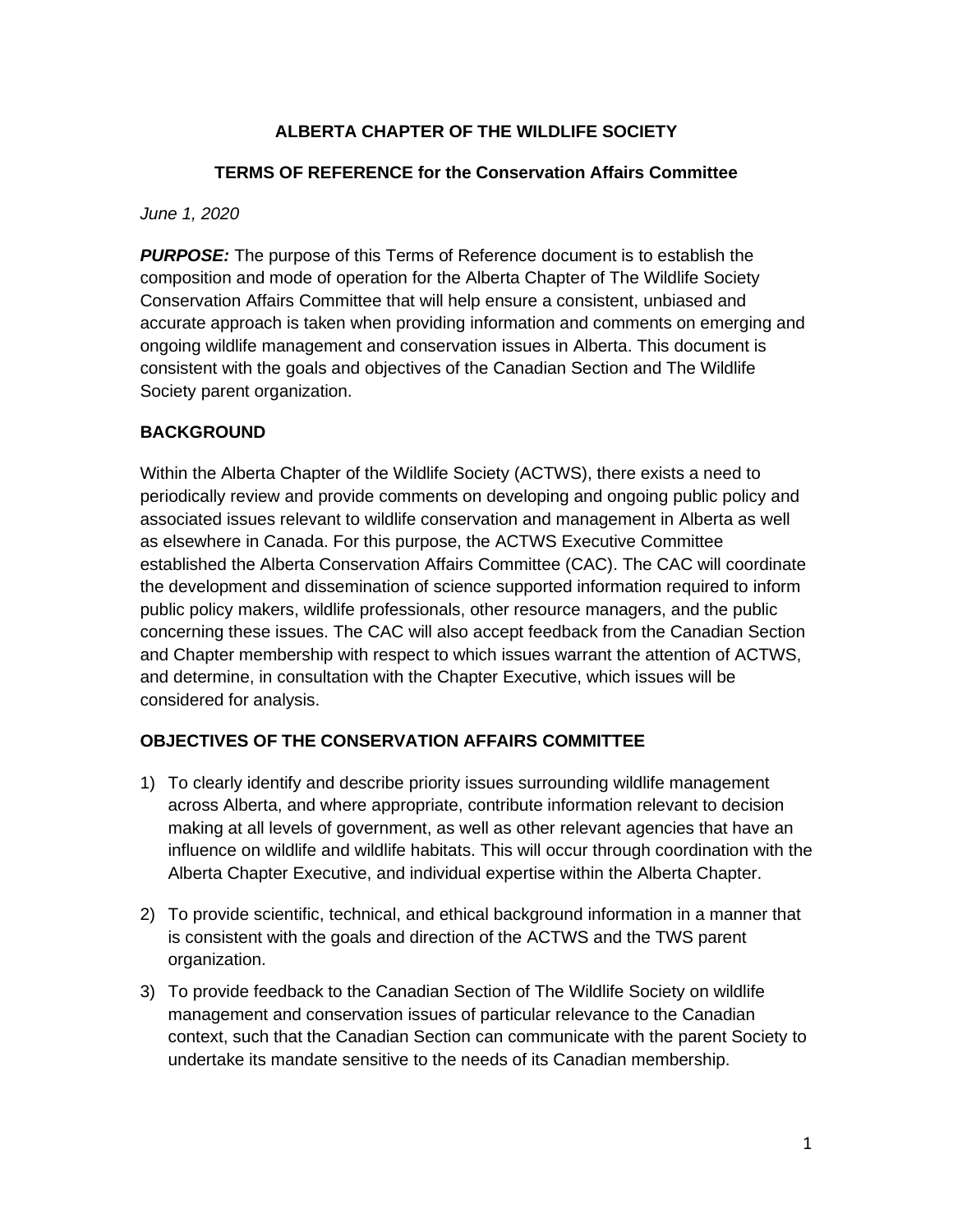## **DELIVERABLES OF THE CONSERVATION AFFAIRS COMMITTEE**

- 1) Assessment of wildlife conservation policy and management issues that would benefit from the background and experience of members of the Alberta Chapter Executive.
- 2) Commentary on the state of understanding and science of wildlife management issues to governments and other relevant agencies, such that decisions are made using the best available science.
- 3) Assistance with the production of letters to ministers and other officials, "white papers," or position statements on Alberta and Canadian wildlife management issues as identified by the Alberta Chapter executive committee or members of the CAC.

# **ROLES AND RESPONSIBILITIES**

## **ACTWS Conservation Affairs Committee**

The CAC will be responsible for:

- General oversight and management of communication regarding wildlife<sup>1</sup> and wildlife habitats conservation policy and management issues in Alberta on behalf of the Alberta Chapter;
- Identifying issues to be considered, prioritizing such issues, and deciding what specific issues the CAC will address at any given time;
- For each issue referred to the CAC for consideration, collecting relevant information from expertise within the Alberta Chapter and drafting comments on that issue for review by the Alberta Chapter executive committee;
- Identifying organizations with which the ACTWS and CAC can collaborate to address public policy and other issues relevant to wildlife conservation and management;
- Ensuring issues being addressed by the CAC incorporate the best available interdisciplinary science provided by expertise within the Alberta Chapter and beyond;
- Assessing the need for external review of CAC commentary and coordinating the review in an open and consultative manner;
- Ensuring all deliverables of the CAC, in as much as possible, objectively assess policy options, and focus on providing accurate and timely scientific information

 $1$  Wildlife is defined to include all wild organisms.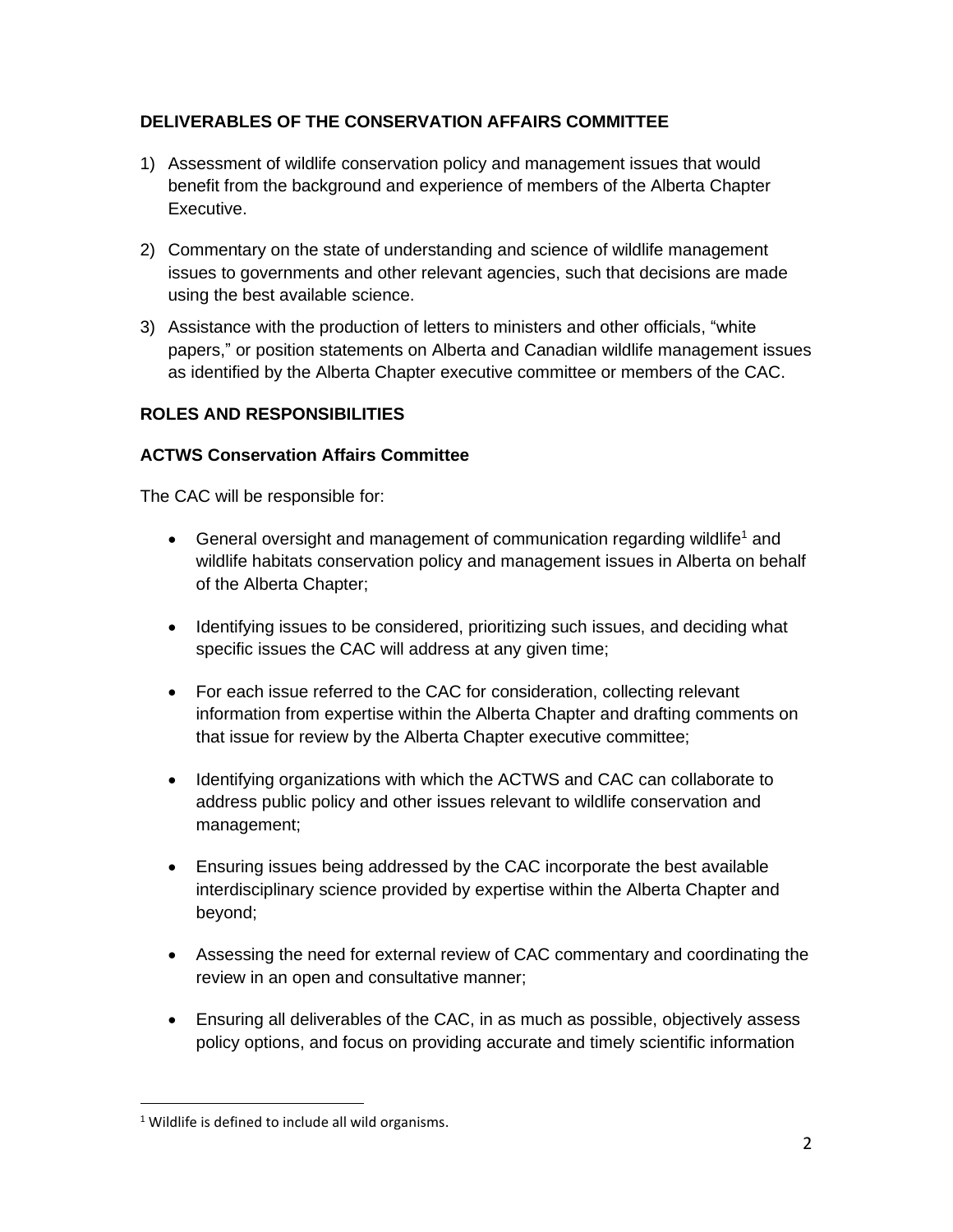(including information on uncertainty) to inform decision making to the fullest extent possible;

- Ensuring all work commentary and information provided by the CAC has been undertaken in a manner consistent with the best available information, consistent with the high standards of the Alberta Chapter, the Canadian Section, and The Wildlife Society parent organization;
- Submitting all prepared materials to the ACTWS Executive for final approval on all communications, commentary, and information on behalf of the Chapter;
- Ensuring CAC related written materials, including meeting minutes and submitted written materials, are available to ACTWS members through existing Chapter communication tools (e.g. website etc.), and/or upon request; and
- Liaison with Canadian Section of The Wildlife Society and the parent organization including sharing relevant CAC related information, including letters, white papers, position statements, and media releases.

## **Conservation Affairs Committee Members**

Members of the ACTWS will become members of the CAC based on their professional qualifications and interest in wildlife conservation issues in Canada. Consideration will be given to a potential member's geographic location and area of expertise. Members of the CAC will serve as individual scientists working to advance the goals and mandate of the ACTWS.

## **Conservation Affairs Committee Chair**

As per the ACTWS by-laws, the Chair of the CAC is appointed on an annual basis by the incoming President of the Alberta Chapter. The primary role of the CAC Chair is to convene and coordinate the activities of the CAC. The CAC Chair is a non-voting member of the ACTWS Executive and will serve as a primary liaison between the CAC and the Executive.

Specific accountabilities include:

- Support the CAC in confirming its terms of reference and priorities on an ad hoc basis;
- Approach and engage potential committee members on behalf of the CAC;
- Ensure that each CAC member understands their responsibilities and accountabilities;
- Oversee and coordinate the work of the CAC on behalf of the ACTWS Executive, including: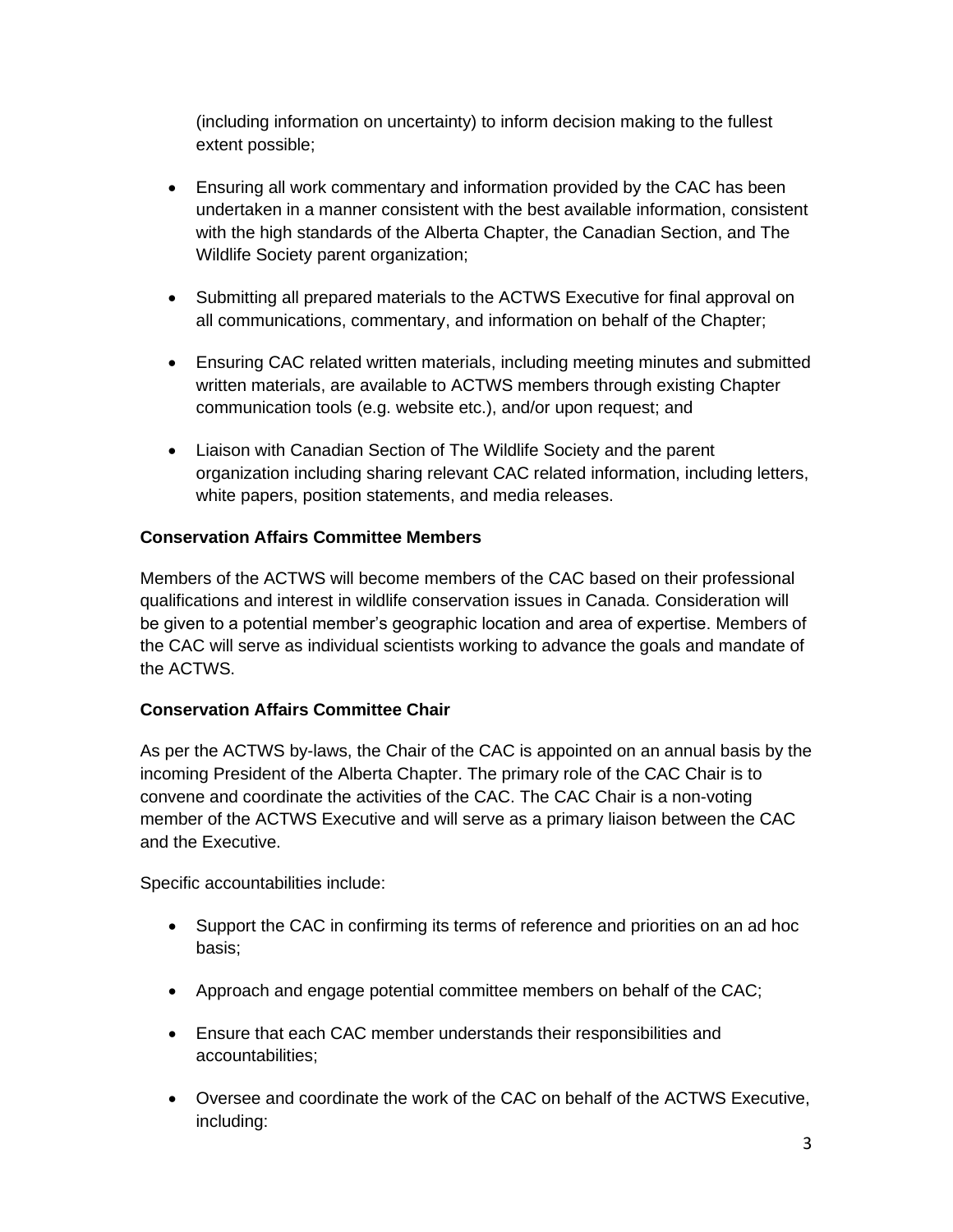- o Planning and scheduling CAC conference calls as needed;
- o Tracking CAC supported deliverables; and
- o Ensure alignment of CAC deliverables with Chapter, Section and parent Society position statements.
- Provide review of Chapter CAC written materials prior to release to ensure consistency with Canadian Section of TWS and TWS parent position statements;
- Function as a liaison between Canadian Section CAC Chair who will be the primary contact with The Wildlife Society Conservation Network lead; and
- Ensure an efficient and appropriate flow of information between the CAC and the ACTWS Executive including providing progress reports to the Executive.

## **Relationship with ACTWS Executive**

The CAC will maintain a close relationship with the Alberta Chapter Executive to allow efficient flow of information. Further, the Alberta Chapter Executive will work with the CAC to provide facilitation support to assist in reaching consensus on particular issues.

## **OPERATIONS OF THE CAC**

## **Representation on external committees/panels**

ACTWS is occasionally invited to provide representation on provincial committees including the Alberta Game Policy Advisory Council and the Endangered Species Conservation Committee. Members of the CAC with interest and expertise are designated by the ACTWS President to represent the ACTWS on these various committee/panels.

CAC expects regular reports from these representatives, which the Chair will communicate to the Executive. These reports will be verbally delivered during CAC meetings and serve to inform the CAC how the ACTWS is being represented in various processes and committees. The guiding principle is that ACTWS represents wildlife science on these external committees. When confidentiality is necessary, the ACTWS accepts and trusts the professional expertise of the designated representative. ACTWS representatives should provide regular updates, including relevant documents (e.g., meeting minutes, reports) as requested to CAC. Reports from external representatives shall be an agenda item for each CAC meeting.

## **Decision Making**

The CAC shall make decisions based on consensus.<sup>2</sup>

<sup>&</sup>lt;sup>2</sup> Consensus is defined as no substantive disagreement and might include agreement on a document that describes different perspectives on an issue.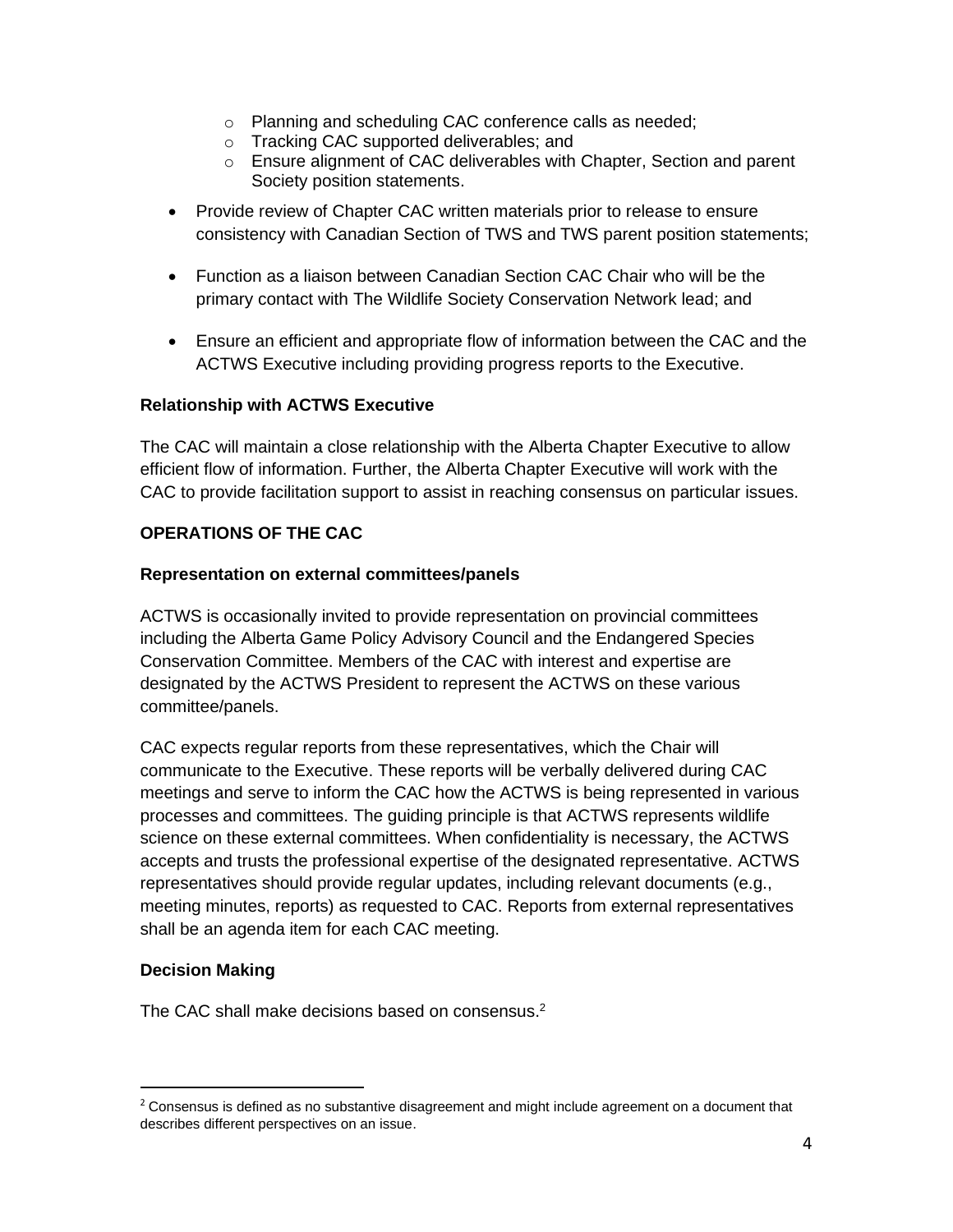When consensus cannot be reached a decision to move forward will be determined by group majority. Any contradicting perspectives will be recorded in meeting minutes.

Should there be a need to revisit a decision previously taken by the CAC, the CAC will do this in a timely way, along with an explanation.

Transparency, openness, and complete disclosure of information will be key for the successful operation of the CAC. All information related to commentary generated by the CAC (e.g., position statement, correspondence with governments) will be made public.

The ACTWS Executive will maintain final approval authority on communications, commentary and information issued on behalf of the Chapter.

#### **Submission Development and Approval**

To have consistent, high quality, and science-based submissions on wildlife conservation policy and management issues in Alberta and Canada, the CAC will strive to follow the following procedure protocol for submission development and sign-off:

- 1) An identified issue is brought forward to the Chapter Executive and/or the Conservation Affairs Committee by the Alberta Chapter CAC or any member for consideration;
- 2) The CAC evaluates the issue and determines whether it warrants further attention and, if required, provides a recommendation to the Alberta Chapter Executive on how to proceed;
- 3) Either a member of the CAC or the group/individual who brought the issue forward is asked to draft the submission. If they are unwilling/unable to do so, the chair of the CAC will do so, or find someone qualified to do so. The submission will be edited and reviewed by the CAC members;
- 4) The final draft of the prepared document is submitted to the ACTWS Executive for approval and signed by the Chapter President and the chair of the CAC, provided they are able to do so. The contributing author may be invited to sign the submission as a third signatory; and,
- 5) All CAC materials prepared by the Alberta Chapter including letters, white papers, position statements etc., will be vetted with the Canadian Section for review before distribution.

#### **Meetings**

The CAC will work toward a goal of meeting a minimum of 3 times a year by phone, and once annually at the ACTWS AGM.